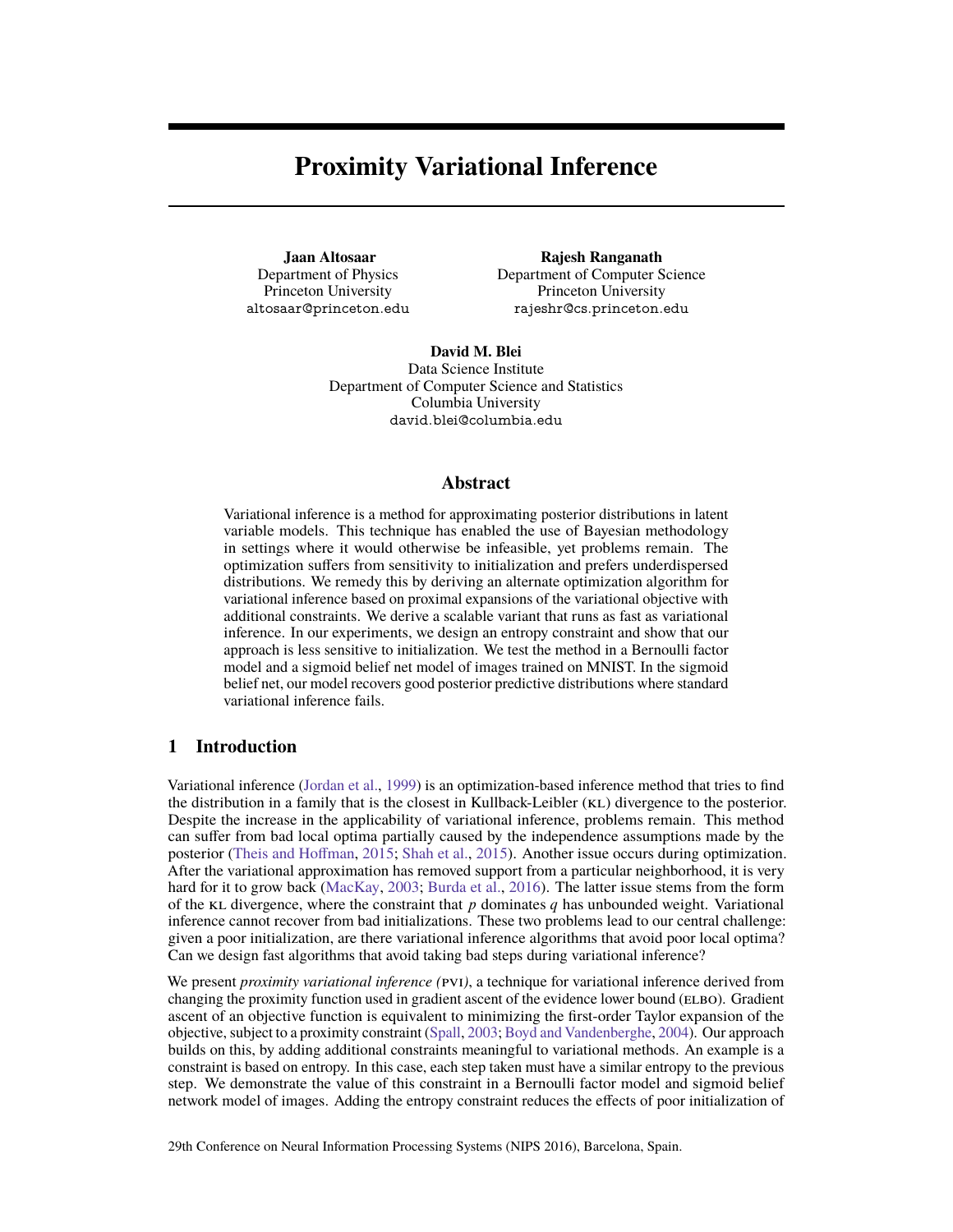the algorithm. The additional entropy change constraint on each update counters the local pathologies induced by the KL divergence.

**Related work.** KL proximal variational inference is a method for optimizing the ELBO subject to a proximal term that forces the approximate posterior to remain close on each gradient update [\(Khan et al.,](#page-4-7) [2015\)](#page-4-7). [Theis and Hoffman](#page-4-1) [\(2015\)](#page-4-1) also propose a trust-region update that constrains the variational parameters using the [kl](#page-0-0) during optimization. These soft constraints are equivalent to our proposed method with a [kl](#page-0-0) constraint; we allow for constraints beyond [kl](#page-0-0). Bregman divergences are used in convex optimization [\(Nocedal and Wright,](#page-4-8) [2006\)](#page-4-8). Our method extends beyond this to nonconvex constraints such as the squared distance of the entropy, which works well in practice.

# **2 Variational Inference**

Consider a model of data x with latent variables z:  $p(x, z)$ . The true posterior is  $p(z|x)$ . In variational inference, the goal is minimize the KL divergence to the posterior. This is equivalent to maximizing a lower bound L on the evidence to arrive at a good approximate posterior distribution  $q(z; \lambda)$ . The variational family q is indexed by parameters  $\lambda$  which we optimize to maximize the lower bound [\(Wainwright and Jordan,](#page-4-9) [2008;](#page-4-9) [Hoffman et al.,](#page-4-10) [2013\)](#page-4-10). The ELBO is

<span id="page-1-2"></span>
$$
\mathcal{L}(\lambda) = \mathbb{E}_q[\log p(\mathbf{x}, z)] - \mathbb{E}_q[\log q(\lambda)].
$$
\n(1)

The first term in this objective is the expected log-likelihood; it encourages configurations of the latent variables that maximize the likelihood of the data. The second term is the entropy of the variational distribution; it favors entropic configurations of latent variables.

#### **3 Proximity Variational Inference**

Gradient optimization of the [elbo](#page-0-0) corresponds to repeatedly optimizing a first-order Taylor approximation of the ELBO subject to a Euclidean proximity constraint. By altering the definition of proximity, we develop proximity variational inference. The new proximity constraints restrict the updates of variational parameters. We enable the practitioner to design constraints to guide the parameters away from poor local optima. These updates are efficient to compute when Taylor expanded. This inference technique is flexible as it enables a variety of functional forms for the proximity operator of the variational update.

**Gradient methods with proximity operators.** Gradient optimization maximizes the ELBO by repeatedly following gradients of the ELBO. This iterative procedure corresponds to repeatedly maxi-mizing the linearized ELBO subject to a proximity constraint on the current variational parameter [\(Spall,](#page-4-5) [2003\)](#page-4-5). Formally, let  $\lambda_t$  be the variational parameters and  $\rho$  be a constant. Then consider the update equation for  $\lambda_{t+1}$ :

$$
U(\boldsymbol{\lambda}_{t+1}) = \mathcal{L}(\boldsymbol{\lambda}_t) + \nabla \mathcal{L}(\boldsymbol{\lambda}_t)^{\top}(\boldsymbol{\lambda}_{t+1} - \boldsymbol{\lambda}_t) - \frac{1}{2\rho}(\boldsymbol{\lambda}_{t+1} - \boldsymbol{\lambda}_t)^{\top}(\boldsymbol{\lambda}_{t+1} - \boldsymbol{\lambda}_t).
$$

This update equation for  $\lambda_{t+1}$  is the linearized ELBO around  $\lambda_t$  subject to  $\lambda_{t+1}$  being close in squared Euclidean distance to  $\lambda_t$ . Finding the  $\lambda_{t+1}$  which maximizes U yields

<span id="page-1-1"></span><span id="page-1-0"></span>
$$
\lambda_{t+1} = \lambda_t + \rho \nabla \mathcal{L}(\lambda_t). \tag{2}
$$

This is equivalent to gradient ascent. This Euclidean distance-based proximity for variational inference suffers many pathologies. For example, consider a Gaussian distribution with mean zero and variance 0:01. A small change measured by Euclidean distance in the mean drastically changes where the Gaussian distribution places its support. Furthermore, the Euclidean constraint fails to prevent pathologies such as making a rapid changes in the approximation due to poor initialization. We propose enriching this class of proximity constraints based on any function  $f$  of the variational parameters. Let  $d$  be a differentiable distance function. We define the proximity update equation for the variational parameters  $\lambda_{t+1}$  to be

$$
U(\boldsymbol{\lambda}_{t+1}) = \mathcal{L}(\boldsymbol{\lambda}_t) + \nabla \mathcal{L}(\boldsymbol{\lambda}_t)^{\top} (\boldsymbol{\lambda}_{t+1} - \boldsymbol{\lambda}_t) - \frac{1}{2\rho} (\boldsymbol{\lambda}_{t+1} - \boldsymbol{\lambda}_t)^{\top} (\boldsymbol{\lambda}_{t+1} - \boldsymbol{\lambda}_t) - k d(f(\boldsymbol{\lambda}_t), f(\boldsymbol{\lambda}_{t+1})).
$$
\n(3)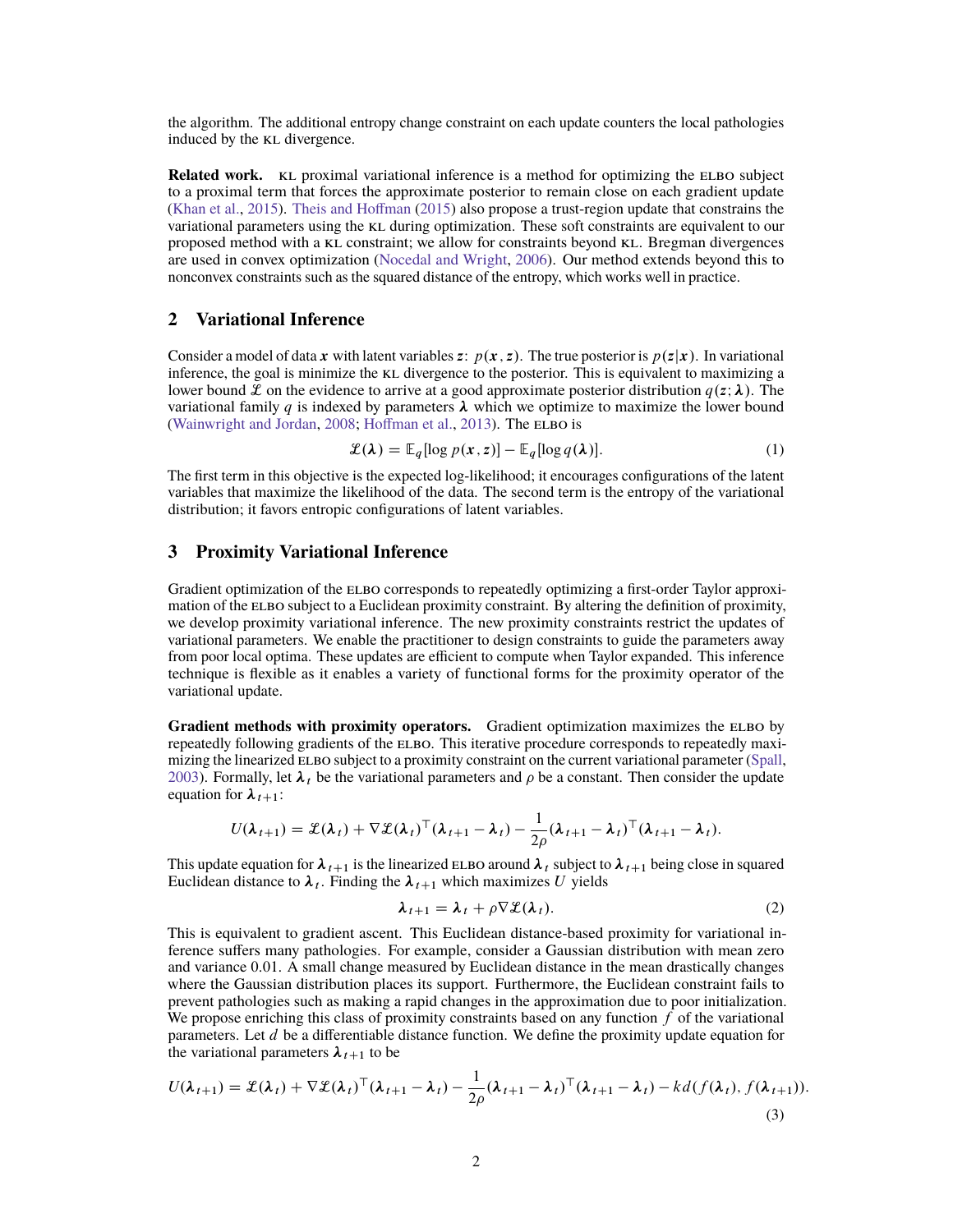<span id="page-2-3"></span>

**Figure 1:** Plots of (a) the evidence lower bound and (b) normed distance from the correct cluster means for a Bernoulli spike-and-slab factor model (Section [4\)](#page-3-0). The data is synthetic where the true means are known. The x-axis represents the perturbation added to the initialization of the cluster means. Initialized close to the truth, variational inference and proximity variational inference succeed. But for bad initializations, only proximity variational inference recovers the correct solutions.

This update enforces that the variational distribution be close in the statistic  $f$ . As a concrete example consider a constraint built from the entropy; if the entropy is not analytic we can estimate it using Monte Carlo. Informally, the entropy of a distribution measures the amount of randomness present in that distribution. High entropy distributions look more uniform across their support, while low entropy distributions are peaky. Formally, the entropy  $H(\lambda)$  equals  $-\mathbb{E}_q[\log q]$ . Adding this constraint to Equation [3](#page-1-0) as  $f(\cdot) = H(\cdot)$  constraints all updates to have entropy close to their previous update. When the variational distributions are initialized with large entropy, this type of constraint is designed to balance the strong tendency toward underdispersed solutions exhibited by variational inference. This is an issue in variational inference especially if the parameters have been initialized poorly.

The update in Equation [3](#page-1-0) rarely has a closed form solution and requires a gradient-based optimization procedure. This procedure works by perturbing the current value of  $\lambda_t$  to initialize  $\lambda_{t+1}$ , followed by gradient optimization of U. Convergence can be monitored by looking at the sign of U. When it is positive, the linearization dominates the other terms in the update equation.

**Linearizing the proximity function.** [Equation \(3\)](#page-1-0) with constraints can avoid pathologies in variational inference, but it requires an internal optimization loop to compute each parameter. This is computationally burdensome. When a closed-form solution to Equation [3](#page-1-0) is unavailable, we can use the first-order Taylor expansion of the proximity function. Letting  $\nabla d$  be the gradient with respect to the second argument of the distance function and  $c$  be the first argument to the distance, we compute this expansion around  $\lambda_t$  (the variational parameters at step t):

$$
U(\lambda_{t+1}) = \mathcal{L}(\lambda_t) + \nabla \mathcal{L}(\lambda_t)^{\top} (\lambda_{t+1} - \lambda_t) - \frac{1}{2\rho} (\lambda_{t+1} - \lambda_t)^{\top} (\lambda_{t+1} - \lambda_t)
$$

$$
-k(d(c, f(\lambda_t)) + \nabla d(c, f(\lambda_t))^{\top} (\lambda_t)^{\top} (\lambda_{t+1} - \lambda_t)).
$$

This linearization has closed-form update for  $\lambda_{t+1}$ :

<span id="page-2-2"></span><span id="page-2-1"></span>
$$
\lambda_{t+1} = \lambda_t + \rho(\nabla \mathcal{L}(\lambda_t) - k(\nabla d(c, f(\lambda_t)) \nabla f(\lambda_t)).
$$
\n(4)

If the constant c is set to be the value of the proximity function at the current iterate  $f(\lambda_t)$ , the added proximity has no effect. Distance functions are minimized at zero so their derivative is zero there. This means  $c$  must be set to something else. We choose the *m*-step lagged value of the proximity function  $f(\lambda_{t-m})$ .<sup>[1](#page-2-0)</sup> This imposes a constraint on how much the optimization can change the property f of the variational distribution over  $m$  iterations, in contrast to the standard update in Equation [2.](#page-1-1) The update in [Equation \(4\)](#page-2-1) has the form of standard gradient ascent. It implies a global objective which varies over time:

$$
\mathcal{L}_{\text{proximity}}(\lambda_{t+1}) = \mathbb{E}_q[\log p(\mathbf{x}, \mathbf{z})] - \mathbb{E}_q[\log q(\lambda_{t+1})] - kd(f(\lambda_{t-m}), f(\lambda_{t+1})).
$$
 (5)

As d is a distance, this remains a lower bound on the evidence, but new variational approximations

<span id="page-2-0"></span><sup>&</sup>lt;sup>1</sup>Technically, the maximum of  $t - m$  and 1.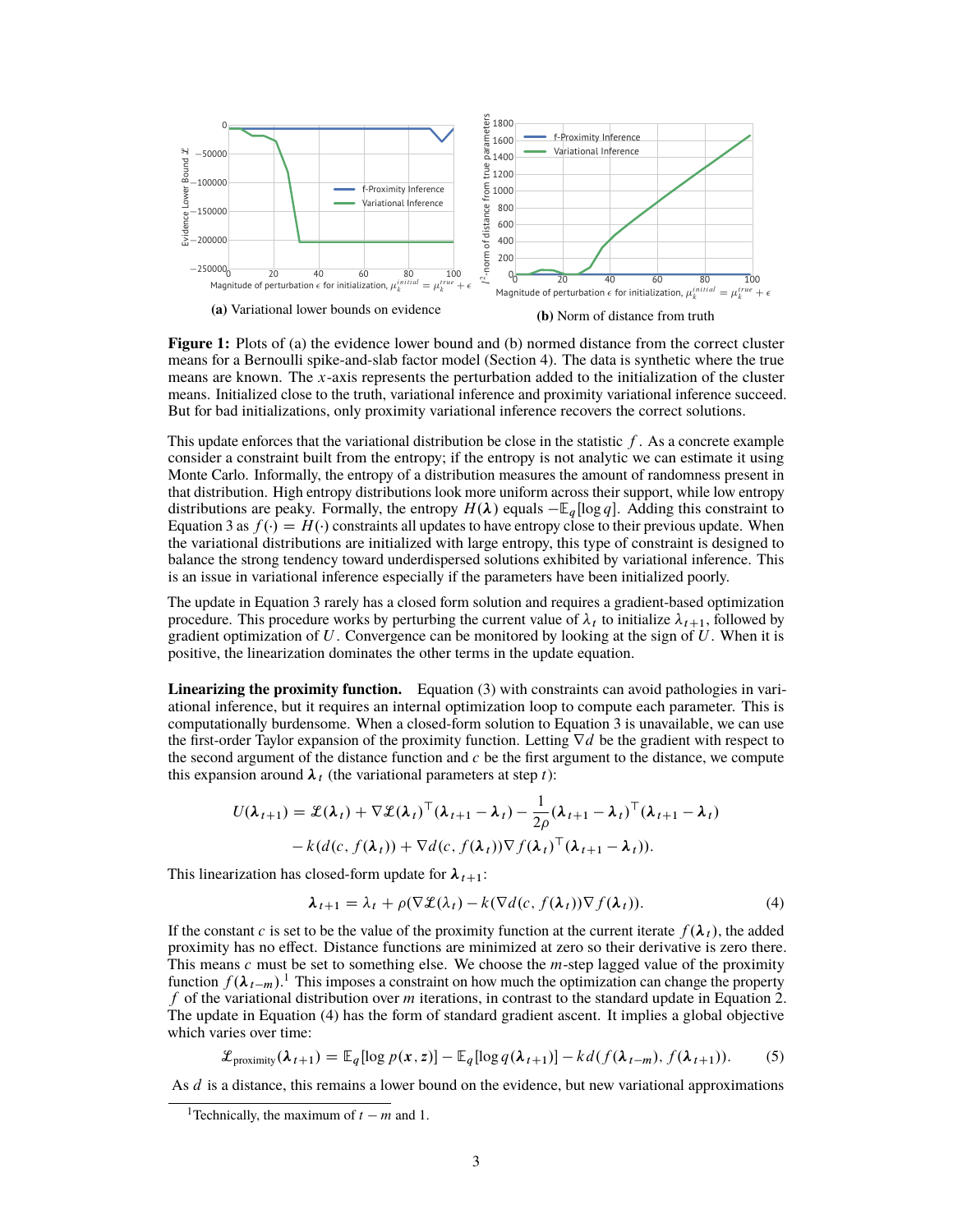remain close in  $f$  to previous iterations' distributions. The complexity of this algorithm is similar to standard variational inference: proximity variational inference corresponds to the ELBO subject to the distance constraint in f. The added complexity comes from storing values of f and computing the derivative of  $f$ ; no inner optimization loop is required. The magnitude  $k$  of the constraint may need to be annealed during training.

#### <span id="page-3-0"></span>**4 Experimental Results**

**Bernoulli spike-and-slab model.** We evaluate a Bernoulli spike-and-slab factor model. This model has a Bernoulli prior on  $z_{ik}$  and a Gaussian likelihood  $x_i \sim \text{Normal}(\mu = \sum_k z_{ik} \mu_k, \sigma^2 = 1)$ . To study bad initialization, we set  $p = 0.01$  as the initial value of the prior. We test on synthetic data in 100 dimensions—poor initializations have much greater effects in high dimensions. The variational parameters are initialized with Gaussian noise centered at the correct mean plus a perturbation  $\epsilon$ which we vary, with variance one. We optimize the objectives, [Equations \(1\)](#page-1-2) and [\(5\),](#page-2-2) using the RMSProp optimizer [\(Tieleman and Hinton,](#page-4-11) [2012\)](#page-4-11) with a learning rate of 0.5. We use a five-step lagged value of the entropy, with a constraint strength of  $k = 10^{12}$ . We anneal the constraint strength using the following schedule:  $k_t = k_{t-1} (1 - \frac{t}{T})^2$ , where t is the current iteration, T is the total iterations, and  $k_{t=0}$  is the initial value. This ensures the constraint decays fast enough, and was the only annealing schedule we tried. Convergence is assessed by monitoring the change in the objective and thresholding the tolerance at  $10^{-10}$  $10^{-10}$ . In Figure 1 we show that proximity variational inference recovers the correct solution even for very bad parameter initializations, very far from the correct cluster means. Without annealing of the constraint, we found that [pvi](#page-0-0) still recovers correct cluster means but that the lower bound is worse.

<span id="page-3-1"></span>

**Figure 2:** Poorly-initialized sigmoid belief net trained on MNIST. Left: training ELBO for the first  $2 \times 10^5$  iterations. Right: samples from the posterior predictive distribution. Original MNIST digits are in the middle (b); samples for [pvi](#page-0-0) and variational inference are on the top (a) and bottom (c) respectively. Proximity variational inference with the entropy constraint achieves a worse ELBO than standard variational inference. The posterior predictive samples show that the [pvi](#page-0-0) constraint recovers better reconstructions of the data.

**Sigmoid belief net on MNIST.** We demonstrate that our method scales to large data on a common benchmark for discrete latent variables, namely the sigmoid belief net trained on binarized MNIST [\(Mnih and Rezende,](#page-4-12) [2016\)](#page-4-12). We perturb the model parameters of a sigmoid belief net with three layers of 200 latent variables as follows. The weights and biases chosen to be poorly initialized, using Gaussian noise centered at  $-100$  with standard deviation 0.01. We use the Adam optimizer [\(Kingma](#page-4-13) [and Ba,](#page-4-13) [2014\)](#page-4-13) with learning rate 0.001 and parameters  $\beta_1 = 0.9$ ,  $\beta_2 = 0.999$  and train for  $3 \times 10^6$ iterations. For the control variate in [\(Mnih and Rezende,](#page-4-12) [2016\)](#page-4-12), we take 5 samples. We use 1000 samples for estimating the ELBO. We set the prior Bernoulli parameter to  $0.001$ , and train the model using both variational inference and proximity variational inference with the entropy constraint. For the entropy constraint, we use a magnitude of  $k = 10^{10}$  and lag of 100 steps. We anneal the constraint with an exponential decay of 0:96, meaning the constraint magnitude is annealed to 0 at the end of training; this was the only schedule we tested. The ELBO was  $-210.0$  nats and  $-284.8$  nats for variational inference and [pvi](#page-0-0) respectively. This large difference between the two methods could resolve after more iterations—the constraint magnitude  $k$  reached 0 only at the end of training. In Figure [2,](#page-3-1) we displaying samples from the posterior predictive distributions for random datapoints. While the bound for [pvi](#page-0-0) is worse, it is still able to recover good reconstructions of the data. Without annealing the constraint, samples from the posterior predictive look worse but still resemble digits.